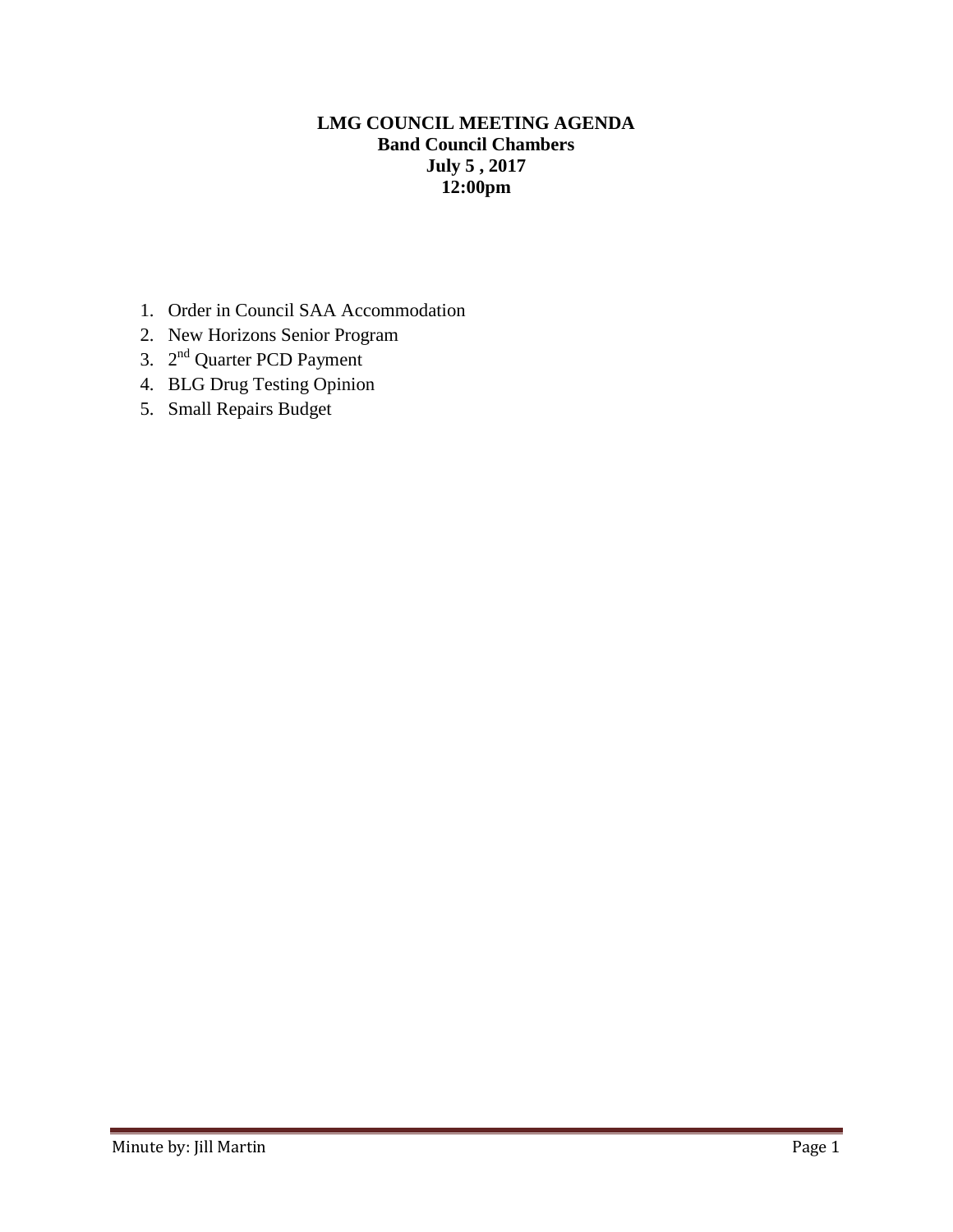### **1. Roll Call**

### **LMG COUNCIL ATTENDEES:**

Chief Darcy Gray Councillor Annette Barnaby Councillor Lloyd Alcon Councillor Wendell Metallic Councillor Sky Metallic Councillor Calvin Barnaby Councillor Gordon Isaac Jr. Councillor Kevin Methot Councillor John Murvin Vicaire

### **Absent:**

Councillor Lorna Sook Councillor Sheila Swasson Councillor Dr. Cathy Martin Councillor Chris Wysote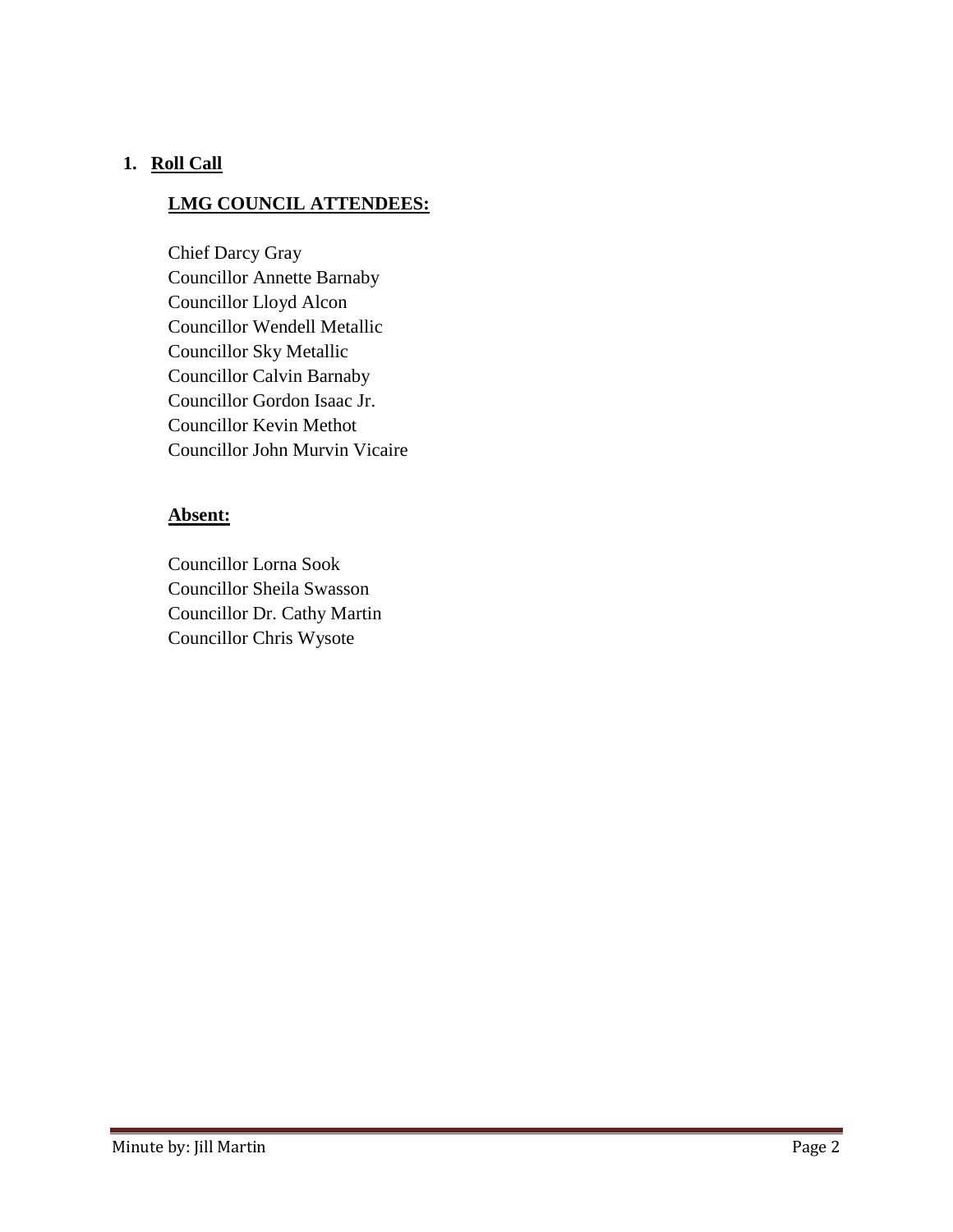### **2. Order in Council SAA Accommodation**

A motion was made to accept the SAA Accommodation Order in Council. This will allow Mi'gmawei Mawiomi Secretariat to facilitate the consultation process with their community members and its leadership. The MMS will continue to manage the consultation and accommodations unit.

Moved: Councillor Wendell Metallic Second: Councillor Annette Barnaby Passed

### **3. Order in Council Elder's New Horizion**

The Order in Council for the Elder's New Horizon proposal was tabled until the next Chief and Council Duly Convened Meeting.

# **4. Second Quarter Per Capita Distribution**

A motion was made to accept the Second Quarter 2017, PCD payments.

Moved: Councillor Lloyd Alcon Second: Councillor Sky Metallic Passed

# **5. BLG Drug Testing Opinion**

BLG presented some opinions on Drug Testing for the Chief and Council.

# **6. Small Repairs Budget**

Council approved a budget for Small Repairs. Maximum of 3 weeks of labour from LMG for homes who have their supplies already. It also mentioned that top priority will be given to elders and handicap. Also it was noted that the project manager needs to build a plan for Small Repair projects in the future. A committee will be put into place to review the list of RRAP/Small Repairs application. Priority will be given to Elders, individuals with their own supplies, emergency repair.

Moved: Councillor Annette Barnaby Second: Councillor Lloyd Alcon